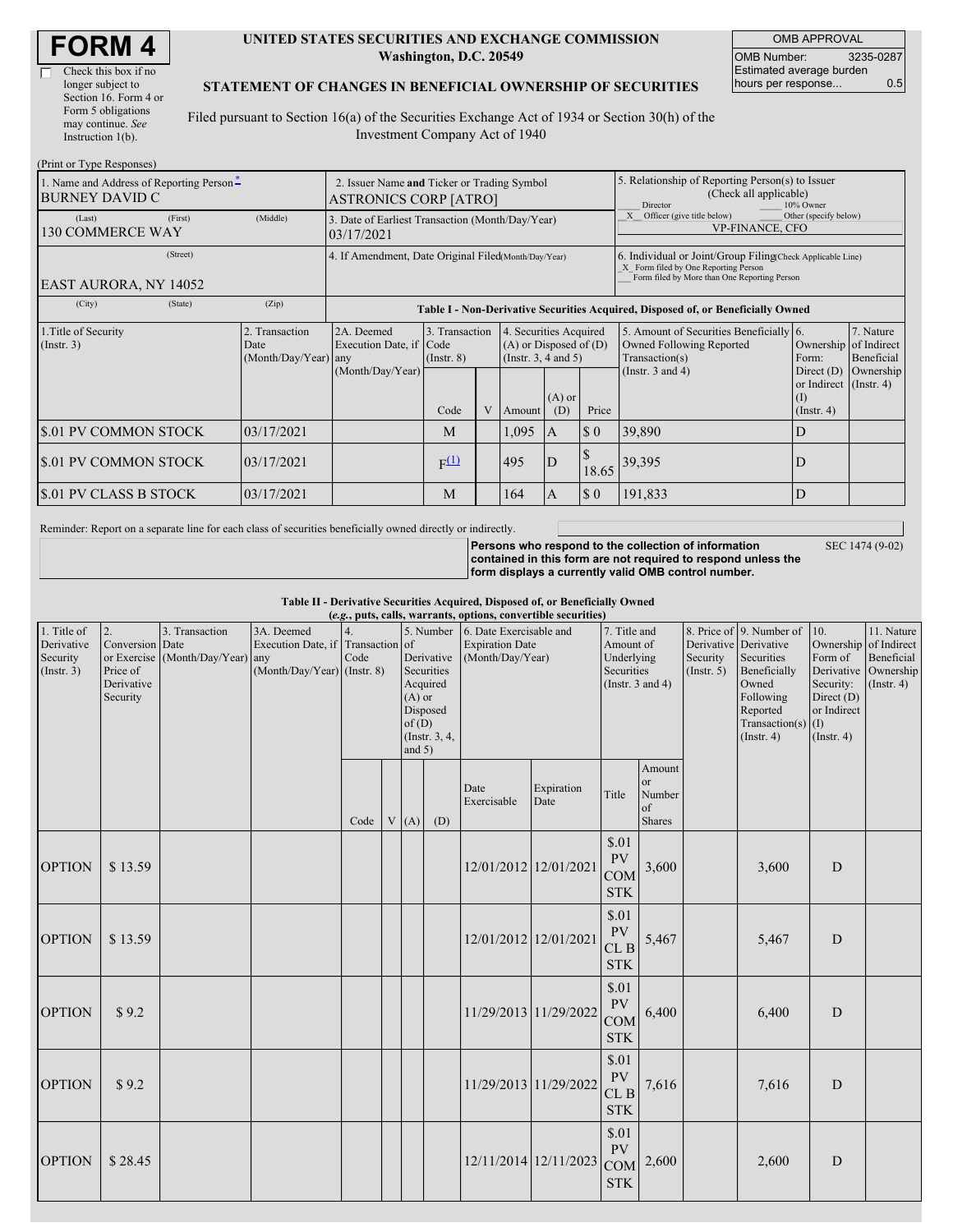| Option                      | \$28.45          |            |   |       | 12/11/2014 12/11/2023 |            | $\$.01$<br>PV<br>${\rm CL}$ B<br><b>STK</b>                | 2,145                                   |          | 2,145            | ${\rm D}$   |  |
|-----------------------------|------------------|------------|---|-------|-----------------------|------------|------------------------------------------------------------|-----------------------------------------|----------|------------------|-------------|--|
| <b>OPTION</b>               | \$30.83          |            |   |       | 12/11/2015 12/11/2024 |            | \$.01<br>${\rm PV}$<br><b>COM</b><br><b>STK</b>            | 3,150                                   |          | 3,150            | ${\rm D}$   |  |
| Option                      | \$30.83          |            |   |       | 12/11/2015 12/11/2024 |            | \$.01<br><b>PV</b><br>${\rm CL}$ B<br>$\operatorname{STK}$ | 1,641                                   |          | 1,641            | ${\bf D}$   |  |
| Option                      | \$27.72          |            |   |       | 12/03/2016 12/03/2025 |            | \$.01<br>${\rm PV}$<br>COM<br><b>STK</b>                   | 4,100                                   |          | 4,100            | ${\rm D}$   |  |
| Option                      | \$27.72          |            |   |       | 12/03/2016 12/03/2025 |            | \$.01<br>${\rm PV}$<br>CLB<br><b>STK</b>                   | 1,322                                   |          | 1,322            | ${\bf D}$   |  |
| Option                      | \$31.76          |            |   |       | 12/14/2017 12/14/2026 |            | \$.01<br>${\rm PV}$<br>COM<br><b>STK</b>                   | 4,370                                   |          | 4,370            | ${\rm D}$   |  |
| Option                      | \$31.76          |            |   |       | 12/14/2017 12/14/2026 |            | \$.01<br>${\rm PV}$<br>CLB<br>$\operatorname{STK}$         | 656                                     |          | 656              | $\mathbf D$ |  |
| Option                      | \$35.61          |            |   |       | 12/12/2018 12/12/2027 |            | \$.01<br><b>PV</b><br>COM<br>$\operatorname{STK}$          | 6,350                                   |          | 6,350            | ${\bf D}$   |  |
| Option                      | \$35.61          |            |   |       | 12/12/2018 12/12/2027 |            | \$.01<br>${\rm PV}$<br>CLB<br><b>STK</b>                   | 953                                     |          | 953              | ${\bf D}$   |  |
| Restricted<br>Stock<br>Unit | (2)              | 03/17/2021 | M | 1,095 | (3)                   | (3)        | \$.01<br>PV<br>COM<br>$\operatorname{STK}$                 | 1,095                                   | $\$$ $0$ | $\boldsymbol{0}$ | ${\bf D}$   |  |
| Restricted<br>Stock<br>Unit | $\left(4\right)$ | 03/17/2021 | M | 164   | $\Omega$              | $\Omega$   | \$.01<br>${\rm PV}$<br>CLB<br>$\operatorname{STK}$         | 164                                     | $\$$ $0$ | $\boldsymbol{0}$ | ${\rm D}$   |  |
| Option                      | \$31.57          |            |   |       | 12/13/2019 12/13/2028 |            | \$.01<br>PV<br>COM<br>$\operatorname{STK}$                 | 8,410                                   |          | 8,410            | ${\bf D}$   |  |
| Restricted<br>Stock<br>Unit | (2)              |            |   |       | $\sqrt{2}$            | (5)        | \$.01<br>${\rm PV}$<br>COM<br>STK                          | 1,106                                   |          | 1,106            | ${\rm D}$   |  |
| Option                      | \$30.04          |            |   |       | 12/09/2020 12/09/2029 |            | \$.01<br>${\rm PV}$<br>COM<br><b>STK</b>                   | 13,600                                  |          | 13,600           | ${\bf D}$   |  |
| Restricted<br>Stock<br>Unit | (2)              |            |   |       | $6 \Omega$            | $6 \Omega$ | \$.01<br>${\rm PV}$<br>COM<br>$\operatorname{STK}$         | 6,625                                   |          | 6,625            | ${\rm D}$   |  |
| Option                      | \$14.45          |            |   |       | 01/22/2022 01/22/2031 |            | \$.01<br><b>STK</b>                                        | $\frac{1 \text{ V}}{\text{COM}}$ 20,250 |          | 20,250           | ${\rm D}$   |  |